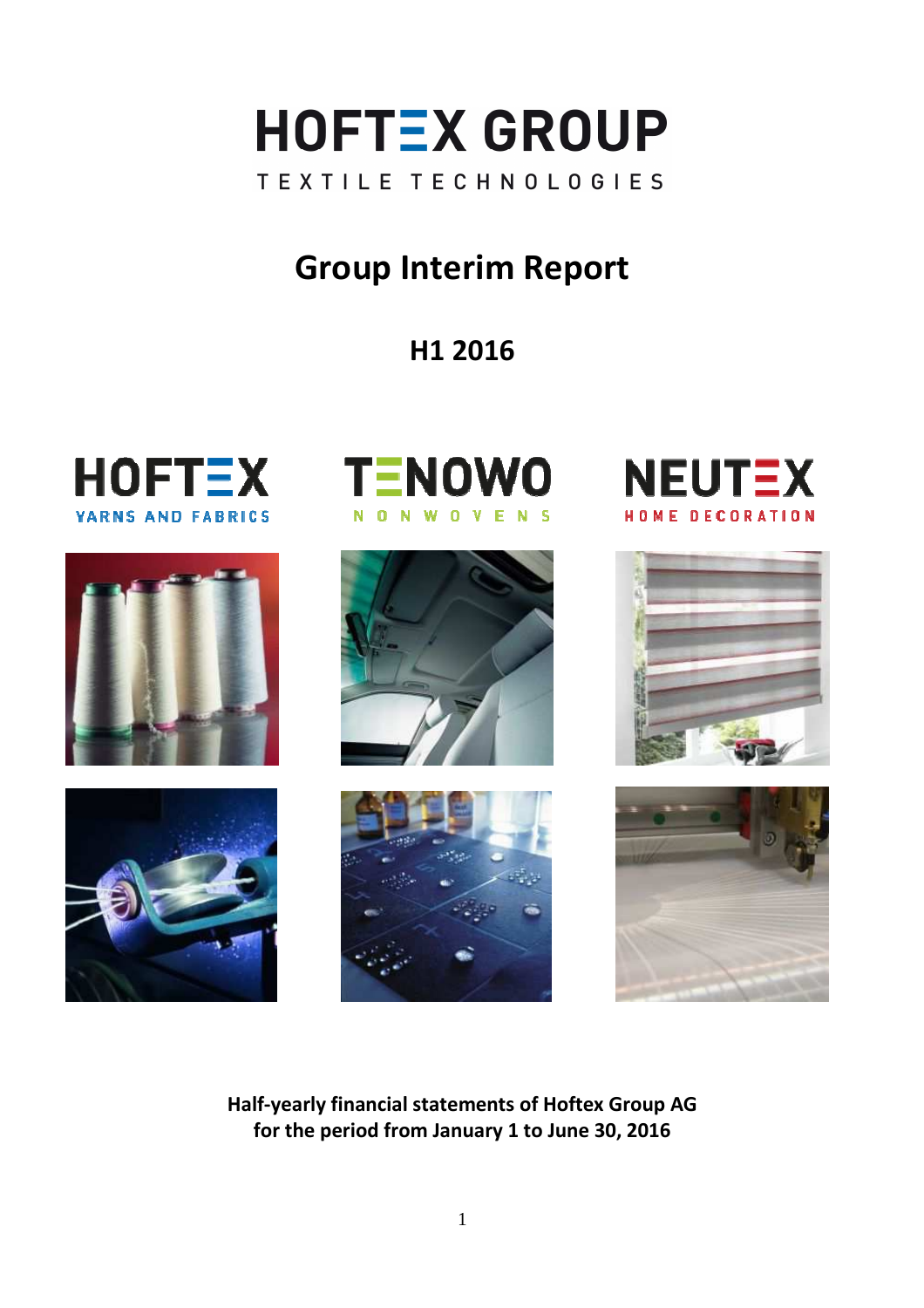## HIGHLIGHTS H1 2016

| <b>Group figures</b>                      | H <sub>1</sub> / 2016 | H <sub>1</sub> / 2015 | <b>Change</b> |       |
|-------------------------------------------|-----------------------|-----------------------|---------------|-------|
| in EUR thousand                           |                       |                       |               |       |
| Sales                                     | 94.759                | 89.674                | 5.085         | 5,7%  |
| EBITDA $1$                                | 10.951                | 8.453                 | 2.498         | 29,6% |
| EBIT <sup>1</sup>                         | 4.787                 | 3.129                 | 1.658         | 53,0% |
| Cash flow                                 | 10.173                | 7.319                 | 2854          | 39,0% |
| Cash flows from operating activity        | 7.553                 | 6.968                 | 585           | 8,4%  |
| Consolidated result current period        | 4.493                 | 2.869                 | 1.624         | 56,6% |
| Result per share (in EUR)                 | 0,83                  | 0,53                  | 0,30          | 56,6% |
| Economic equity <sup><math>2</math></sup> | 108.851               | 102.887               | 5.964         | 5,8%  |
| Equity ratio $3$ <sup>2</sup> (in %)      | 57,8%                 | 57,6%                 | 0,2%          | 0,3%  |
| Number of employees at the reporting date | 1.148                 | 1.138                 | 10            | 0,9%  |

 $1)$  Excluding non-operating and prior-period income, excluding share price gains, excluding income from asset disposals, etc.

 $^{2)}$  Balance-sheet equity plus extraordinary items at 70% plus subordinated long-term shareholder funding.

 $3)$  The equity ratio calculates economic equity as a percentage of total assets.

## **ABOUT HOFTEX GROUP AG**

With its headquarters in Hof, Germany and subsidiaries in Germany, the US, the Czech Republic, Romania and China, as well as a joint venture in India, the Hoftex Group AG is an SME operating in the textile industry. The core elements of its portfolio are the development, production and sale of various nonwoven fabrics, yarns, textiles and decorative fabrics. These products can be used in a variety of applications, ranging from essential household items to clothing and textiles developed especially for industrial use.

The Hoftex Group's activities are divided into three production divisions. Each of these divisions has a management company that performs all of its sales and administrative functions:

| <b>HOFTEX</b><br>division           | <b>TENOWO</b><br>division                                          | <b>NEUTEX</b><br>division |
|-------------------------------------|--------------------------------------------------------------------|---------------------------|
| Hoftex GmbH                         | Tenowo GmbH                                                        | Neutex Home Deco GmbH     |
| Hoftex CoreTech GmbH                | Tenowo Hof GmbH                                                    | Neutex Betriebs GmbH      |
| Hoftex Max Süss GmbH                | Tenowo Reichenbach GmbH                                            | SC Textor S.A.            |
| Hoftex Färberei GmbH                | Tenowo Mittweida GmbH                                              |                           |
| Hoftex Färberei Betriebs GmbH       | Tenowo Inc.<br>Tenowo Huzhou                                       |                           |
| Hoftex Liberec s.r.o. $\sqrt[3]{ }$ | New Materials Co. Ltd.<br>Supreme Nonwoven<br>Industries Pyt. Ltd. |                           |
| operations discontinued             |                                                                    |                           |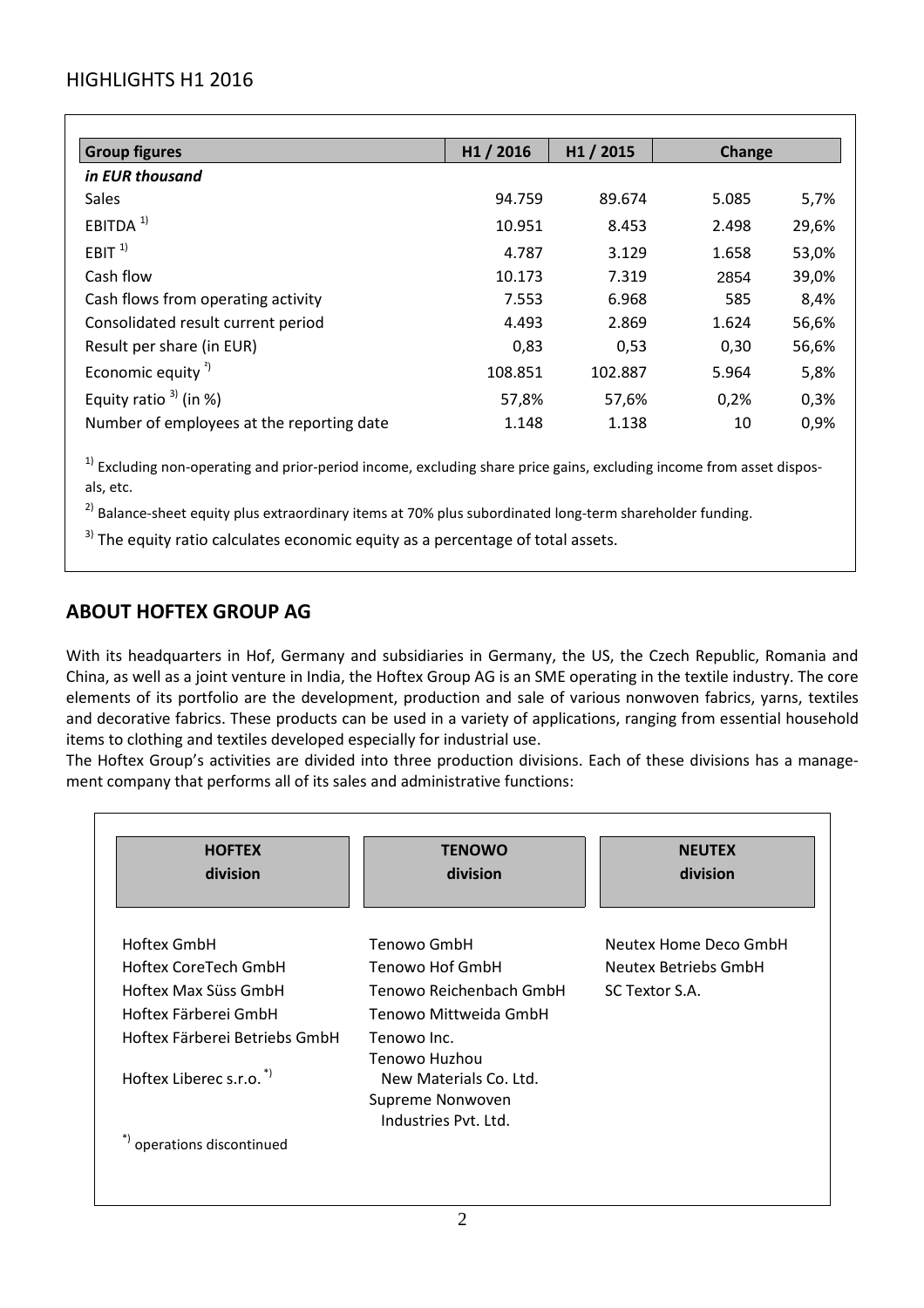In addition, the Hoftex Group has a general division, which operates as the holding company and performs all administrative duties relating to the Group's real estate portfolio (Hoftex Immobilien I GmbH and Hoftex Immobilien II GmbH & Co. KG).

## **1. The Hoftex Group share**

 $\overline{a}$ 

Overall, the global stock exchanges did not perform well in the first six months of 2016. A rally during the spring served to offset some of the losses from the start of the year. At the end of the second quarter, European exchanges in particular experienced some turbulence after the UK's Brexit referendum.

The Dow Jones was up slightly at the end of H1 2016, while China's Hang Seng index finished the first six months slightly down. The Euro Stoxx 50 was down 10% relative to year-end 2015, as was Germany's leading index DAX.

|                               | No-par value shares, each with a proportional share |
|-------------------------------|-----------------------------------------------------|
| Share type                    | of EUR 2.56 (rounded) in the share capital          |
| Subscribed capital            | € 13,919,988.69                                     |
| Number of no-par value shares | 5,444,800                                           |
| Listing                       | Munich Stock Exchange                               |
| Market segment                | m:access                                            |
| Stock exchange symbol         | <b>NBH</b>                                          |
| <b>ISIN</b>                   | DE0006760002                                        |
| $WKN^1$                       | 676000                                              |

The Hoftex Group shares are traded on the m:access market segment of the Munich Stock Exchange. Since the move to the Open Market on June 29, 2009, the Group is no longer classified as a "publicly listed" company as defined in the German Securities Trading Act (*Wertpapierhandelsgesetz*, or WpHG) and shareholders are therefore no longer obliged to inform us when they exceed or fall below certain reporting thresholds. As a result, we can only provide information on the stake held by our principal shareholder, ERWO Holding AG, which currently owns 4,588,175 shares, or 84.26% of the voting rights.

<sup>&</sup>lt;sup>1</sup> German Securities Identification Number (*Wertpapierkennnummer*, or WKN)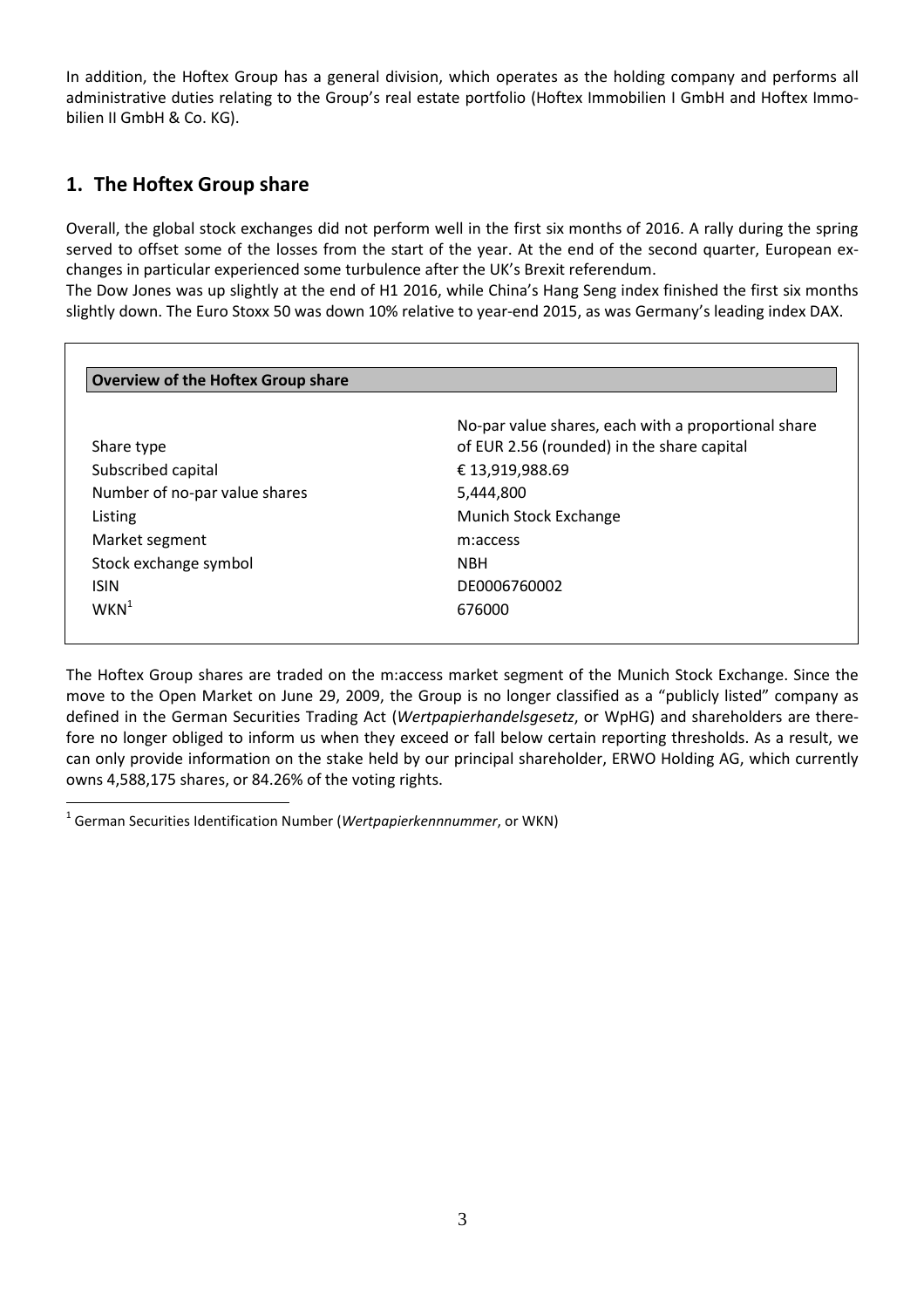The following chart shows the performance of the Hoftex Group share from December 1, 2014 to August 15, 2016.



Source: www.finanzen.net

Over the past six months, the shares of Hoftex Group AG rose from €10.13 on January 1, 2016 to €10.50 on June 30, 2016, reaching a low of €9.50 and a high of €10.90 during this period.

As roughly 84% of the Group's shares is held by our principal shareholder ERWO Holding AG, just 16% of shares can be in free float at any time. As a result, trading volume in these shares is low, as evidenced in the bottom section of the above chart. The low trading volume is likely the reason for the strong fluctuations and/or deviations in share price. It is difficult, if not virtually impossible, to explain these fluctuations and/or deviations.

| Key figures for the Hoftex Group share             | H1 / 2016 | H1 / 2015 | Change         |
|----------------------------------------------------|-----------|-----------|----------------|
|                                                    |           |           |                |
| Net result ( $\epsilon$ /share)                    | 0.83      | 0.53      | 0.30 56.6%     |
| Equity $^{1)}$ (€/share)                           | 17.30     | 16.07     | $1.24$ $7.7\%$ |
| Opening share price Jan. 1 ( $\epsilon$ /share)    | 10.13     | 9.41      | 7.7%<br>0.72   |
| High ( $\epsilon$ /share)                          | 10.90     | 11.96     | $-1.06 - 8.9%$ |
| Low ( $\epsilon$ /share)                           | 9.50      | 9.41      | 0.09<br>1.0%   |
| Closing share price Jun. 30 (€/share)              | 10.50     | 11.00     | $-0.50 -4.5%$  |
| Market capitalization as of Jun. 30 (EUR thousand) | 57,170    | 59,893    | $-2,722 -4.5%$ |
| <sup>1)</sup> based on consolidated equity         |           |           |                |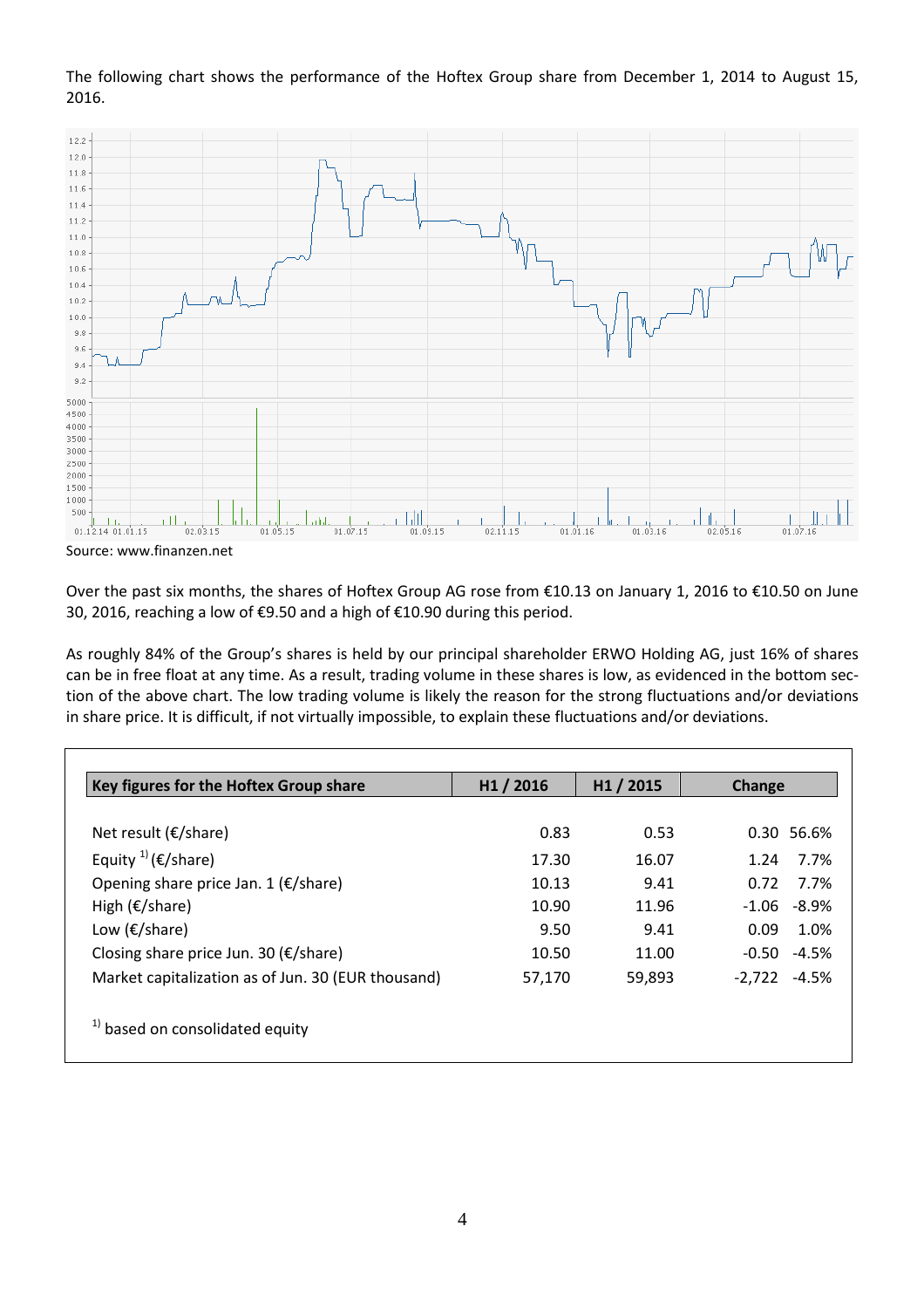## **2. Group performance and key business events in H1 2016**

#### **Macroeconomic trends**

Growth in the global economy was moderate in early H1 2016. According to International Monetary Fund (IMF) figures, economic activity in most industrialized countries remained subdued. Performance varied across the emerging and developing economies. A slight recovery in the financial and raw materials markets had a positive impact on the so-called BRIC states. Europe slightly outperformed projections, while economic performance in the US fell short of forecasts.

We saw strong volatility on the financial markets following the Brexit vote at the end of June, although they fortunately stabilized relatively quickly thereafter. That said, the IMF is convinced that the political and economic risks associated with Brexit are likely to further destabilize an already unsteady global economy. The same can be said for the upheaval in Turkey, the threat of global terrorism and the US elections.

After positive trends at the start of the year, the German Institute for Economic Research (*Deutsches Institut für Wirtschaftsforschung*, or DIW) upgraded its forecast for German economic growth in 2016; the Berlin-based economists now expect GDP to grow by 1.7 percent in the current year and a further 1.4 percent in the 2017 fiscal year.

The upgrade comes as a result of the "surprisingly strong start to the new year": industrial output outperformed expectations, employment continued to rise and wages increased significantly, leading to major gains in consumer spending. An increase in energy prices did, however, curb disposable income somewhat. The number of refugees who ended up coming to Germany was far below projected levels, which is likely to lessen the effects of any resulting macroeconomic stimulus in 2017.

The upward trend on the employment market is expected to continue. The Munich Institute for Economic Research (*Institut für Wirtschaftsforschung*, or ifo) expects the unemployment rate to fall from 6.4 percent in the previous year to 6.1 percent this year, with the total number of unemployed Germans decreasing from 2.8 to 2.7 million and staying at that level through fiscal 2017. According to its estimates, the ifo does not anticipate the inflation rate to exceed 0.5 percent this year, while it is likely to rise to 1.5 percent in 2017.

A UK exit from the European Union will not, according to the ifo, immediately cause a severe slump in the German economy, but it will stunt growth somewhat. In a worst-case scenario, economic performance in Germany could fall by three percent over the long term.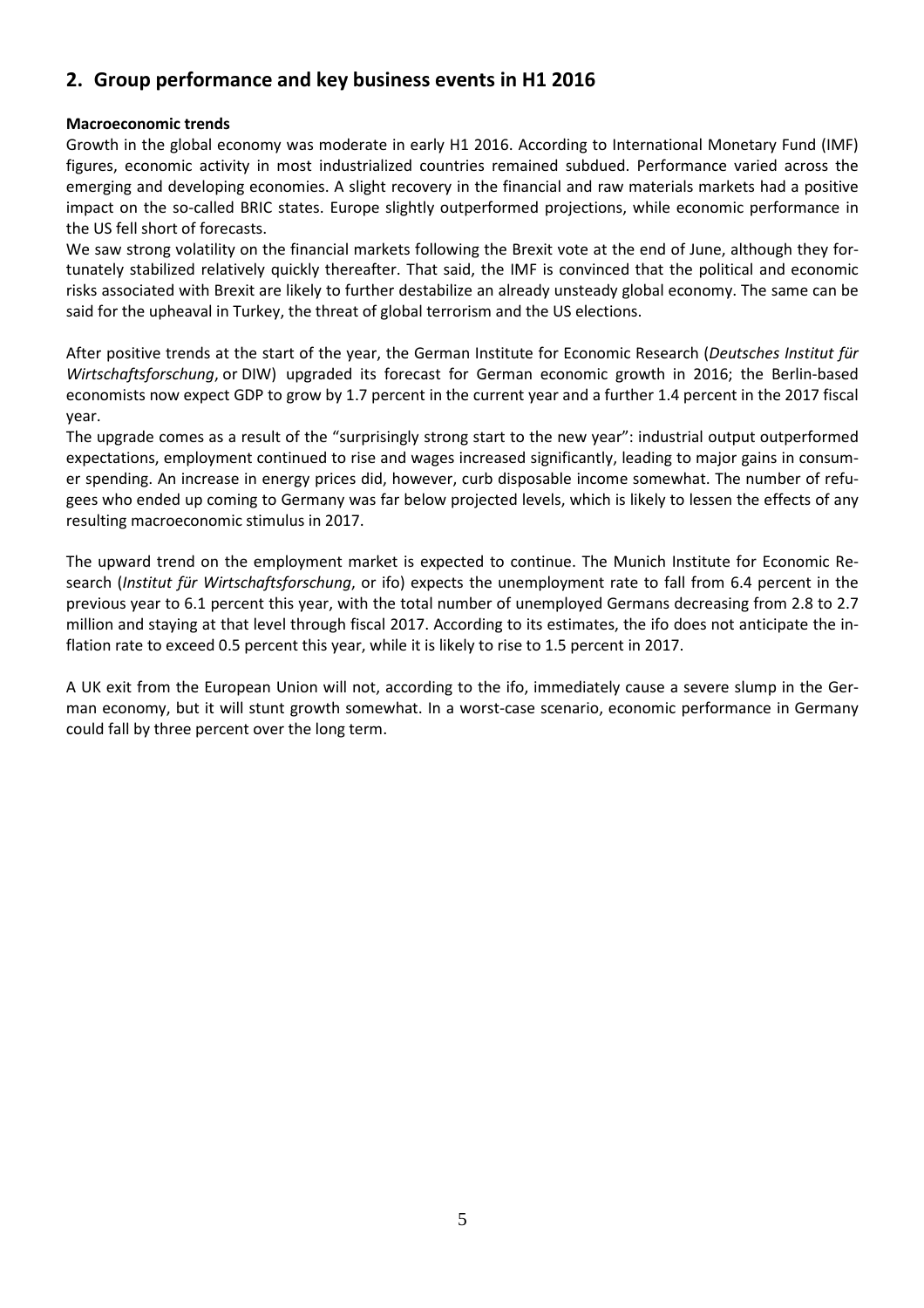#### **Sector trends**

The following chart outlines the ifo's business climate index for January to July 2016 as presented in the market report of the Confederation of the German Textile and Fashion Industry:



Base: Index 2010 = 100

January, February, March, April, May, June, July Geschäftsbeurteilung Textil = business climate textiles Geschäftserwartung Textil = forecast textiles Geschäftsbeurteilung Bekleidung = business climate apparel Geschäftserwartung Bekleidung = forecast apparel Geschäftsbeurteilung verarbeitendes Gewerbe = business climate manufacturing

Generally speaking, textile companies see the business climate stagnating or even weakening somewhat. However, based on the high level of previous business climate projections, we don't see this as a cause for concern just yet. By contrast, we have seen slightly more positive climate assessments and forecasts in the apparel segment over the past few months, despite problematic economic data.

For the industry as a whole, the Confederation of the German Textile and Fashion Industry is also reporting a year-on-year uptick in sales of 1.8% from January to May. The textile segment is the main driver for the increase (+5.3%), while the apparel segment saw sales drop by -3.6% year on year.

Employment trends are as follows: the number of people employed in the German textile industry is rising, while it is falling in the apparel industry. Employment figures are increasing for the industry as a whole.

Order intake in the apparel segment was down for the January to May period as a whole (-3.5%), while the trend picked up from March to May (+3.5). The textile segment recorded a 1.9% increase in order intake for the first 5 months of the year.

#### **Performance of the Hoftex Group**

There have been no material changes to the strategy, business activities or organizational structure of the Hoftex Group as presented in the 2015 Annual Report. While the restructuring of the Hoftex division was completed in 2014, residual inventory reductions generated sales amounting to just under EUR 6.0 million in 2015. There are no further sales from inventory reduction in 2016.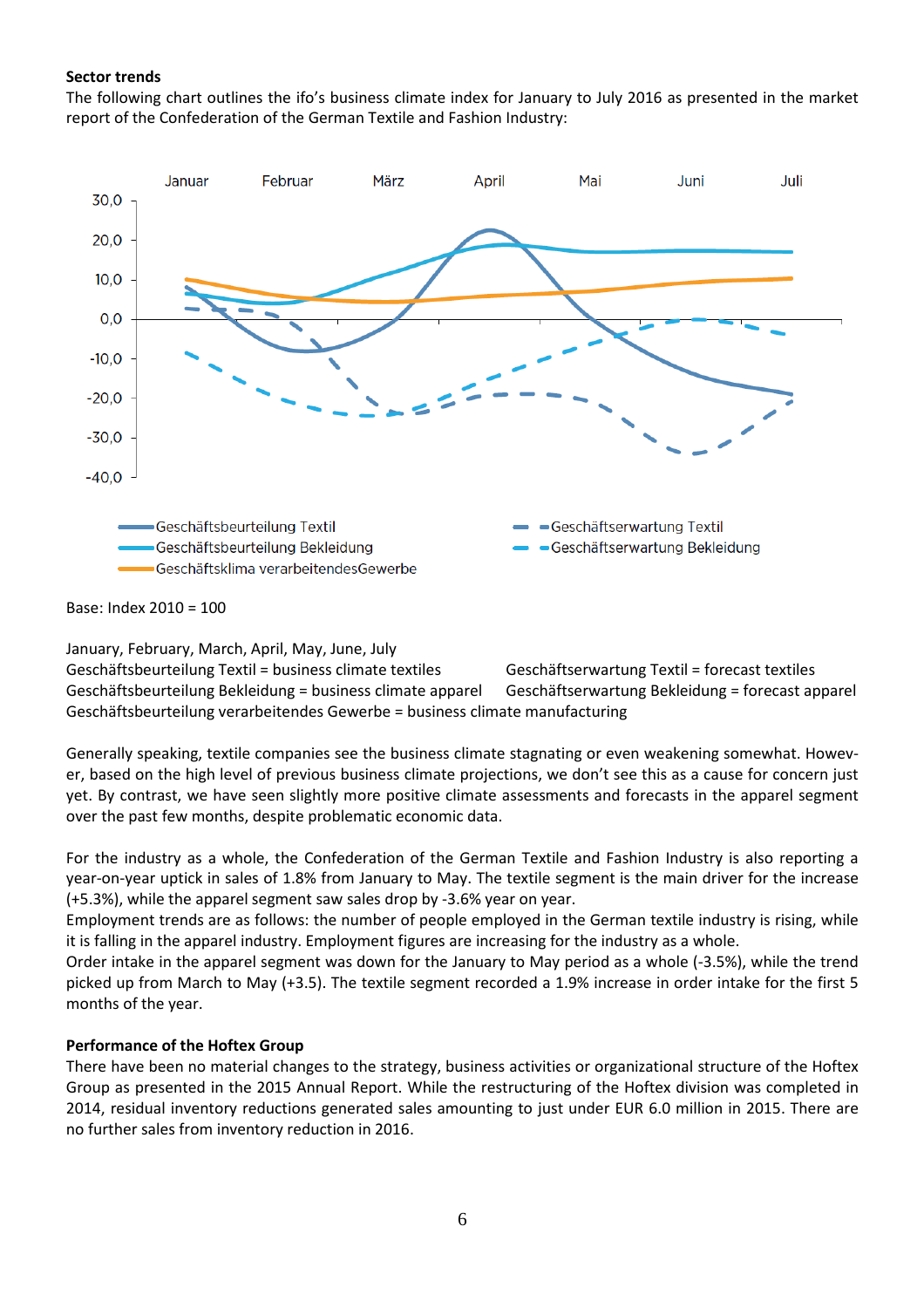Thanks to positive trends in the operations of all divisions, the Hoftex Group reported organic growth in H1 2016 in contrast to H1 2015. H1 sales rose to EUR 94.8 million, up from EUR 89.7 million during the same period in 2015.

Earnings before interest and taxes (EBIT) for the first 6 months of the current year amounted to EUR 4.8 million (prior year: EUR 3.1 million), with higher sales figures and an improvement in material usage rates as the key drivers for the increase.

The **Hoftex** division generated sales of EUR 15.5 million in H1 2016. Although this represents a reduction on the prior-period sales of EUR 20.2 million, the 2015 sales figure included EUR 5.9 million in inventory reductions. The market environment remains complex. It is becoming increasingly difficult to find skilled workers. On the other hand, if employment costs increase too much, it could have a disproportionate impact on our competitiveness. Improvements in material usage and production brought the Group low-level earnings for the first half of 2016. The Company reported a slight loss in the comparable figure (i.e. without inventory reduction sales) in 2015.

The **Tenowo** division generated sales of EUR 69.6 million in H1 2016, up from the 2015 figure (EUR 58.1 million). Further increases are to be expected due to the expansion of our production capacity. These expansion projects are, however, proving to be challenging: not only in production roll-out, but also during the run-up phase and due to underutilization of the facilities. This applies in particular to the plants in Reichenbach (Germany) and China. Performance in the Hof and Mittweida plants is reliable, although it falls short of last year's results. The US-based facility, which has struggled with its results for quite some time, is performing very well this year in terms of both sales and results.

In the **Neutex** division, sales grew year-on-year from EUR 8.8 million to EUR 10.5 million in the first six months of 2016. The division's increased sales efforts, on the domestic front as well as on export markets, appear to be reaping rewards. After all of the hard work that went into the new collection, we are seeing a very positive response. This is crucial to set the stage for continued growth in the years to come. Operating results amounted to EUR 0.5 million, a significant increase of around EUR 1.3 million on the H1 2015 figure.

**Other income** decreased year-on-year from EUR 2.6 million to EUR 1.5 million. This income relates primarily to asset sales from the 2014 and 2015 restructuring projects and explains the drop in other income in 2016.

Although increased sales brought the **cost of materials** from EUR 43.6 million up to EUR 48.0 million, the cost of materials ratio (cost of materials as a percentage of gross revenue) fell from 50.8% to 49.4% - in part due to lower material costs, but also thanks to efficiency improvements in our production.

The Group reported a 5.4% year-on-year increase in **personnel expenses** after recruiting new staff for the expansion of Tenowo division facilities and effecting wage and salary adjustments. Our challenge is not only to use staff efficiently, but also to find qualified staff on today's employment market.

Thanks to investments over the past few years, e.g. in Reichenbach (Tenowo division), **depreciation and amortization** rose year-on-year by almost 16% to EUR 6.2 million for the first six months of 2016.

**Other operating expenses** were up on the prior-year figure (EUR 15.4 million vs. EUR 13.3 million) due to a variety of maintenance and construction projects. The Group undertook the measures in part due to statutory regulations, but also to improve workflows.

## **3. Financial position of the Hoftex Group**

#### **Cash flow from operating activities**

Cash flow from operating activities increased year-on-year by EUR 0.6 million to EUR 7.6 million on the back of sales expansion in H1 2016. A EUR 3.7 million build-up in inventories suppressed cash flow from operating activities, while inventory reductions from the previous year had a positive impact of EUR 1.1 million. Cash flow from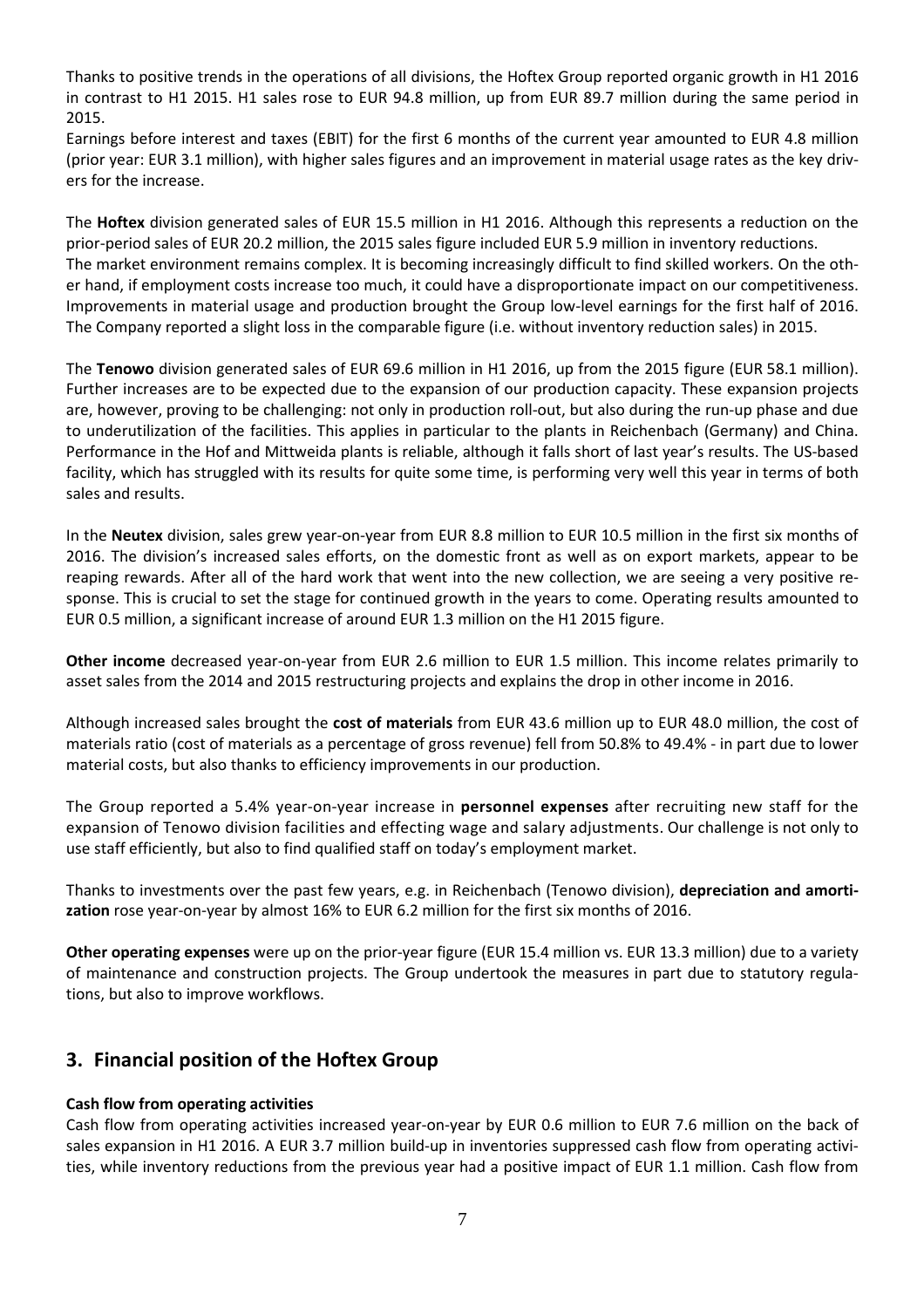operating activities will serve to 'finance' our loan repayments and investments in the second half of 2016 as well. For this reason, the Group will continue to focus on improving cash flow from operating activities.

#### **Cash flow from investing activities**

The Group succeeded in reducing cash flow from investing activities in H1 2015 from EUR -13.9 million to EUR -6.0 million. Investments in 2015 focused primarily on the Tenowo division. The same is true for H1 2016, although on a somewhat smaller scale: a total of EUR 5.0 million spread across facilities in Germany (Mittweida and Hof) and in the US. Smaller investments were made in the Hoftex and Neutex divisions. At the moment, the Group is converting the former spinning and weaving mills in Hof-Moschendorf to a logistics center. A large proportion of this space has already been rented out.

#### **Cash flow from financing activities**

Cash flow from financing activities fell year-on-year from EUR -3.8 million to EUR -2.2 million. The Group saw an inflow of funds totaling EUR 15.0 million in 2015 under the third loan agreement (Darlehen III). EUR 10.2 million of these funds were used for scheduled repayment of existing loans. These funds also went to interest payments, which helps to clarify the H1 2016 cash flow figures.

## **4. Net asset position of the Hoftex Group**

There were no major changes to the balance sheet structure as of June 30, 2016 as compared to June 30, 2015. The balance sheet total increased from EUR 178.8 million to EUR 188.3 million.

On the asset side of the balance sheet, the key item is cash and cash equivalents, which rose from EUR 4.8 million to EUR 11.3 million. Fixed assets were up slightly on the prior-year figure due to investments.

Thanks to positive business performance, the liabilities and equity side shows a stronger equity ratio (equity as a percentage of total liabilities and equity) than the previous year (50.0% vs. 48.9%). After completion of the investment project in Reichenbach, deferred government grants fell from EUR 1.1 million to EUR 0.5 million. At EUR 22.2 million, the provisions in June 2016 were higher than the prior-year figure (EUR 19.2 million), but lower than the same figure on the reporting date December 31, 2015 (EUR 19.2 million). Liabilities at EUR 57.4 million are up slightly on the previous year's figure (EUR 56.9 million) due to an expansion in business activities.

## **5. Personnel**

The number of people employed by the company rose from 1,138 on June 30, 2015 to 1,148 on June 30, 2016. The main driver for the increase is the business expansion in the Tenowo division.

That said, conditions on the employment market remain problematic. It is difficult to find specialist staff with the necessary training. The Hoftex Group has therefore turned its focus to stronger HR development and training efforts in an aim to secure the Group's future.

### **6. Report on events after the reporting date**

No events that significantly impact the Group's net assets, financial position and results of operations occurred between the end of the reporting period and the date of publication of this interim report.

## **7. Risk report**

The Hoftex Group's risk exposure has not changed significantly since the end of fiscal 2015. The Hoftex Group does not expect any significant effect from the Brexit vote to leave the EU. By the same token, the political ten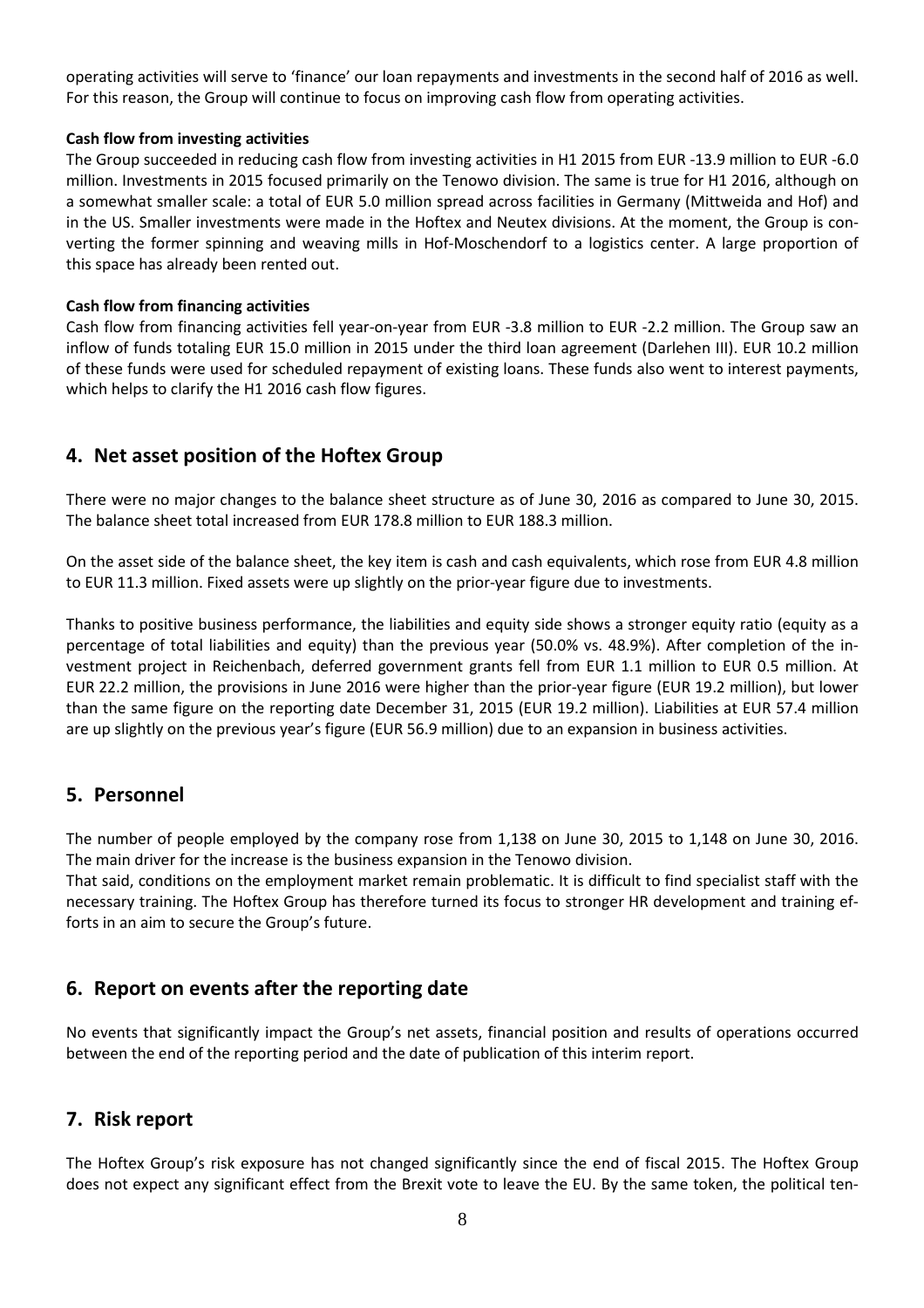sions in Turkey are not expected to impact business in the short term. The 2015 Annual Report contains a detailed description of the Hoftex Group's risk management system.

### **8. Forecasts and outlook**

#### **Macroeconomic trends**

The economic impact of the many (political) developments are difficult to predict. The uncertainty in the global economy before the Brexit vote continued to intensify after the UK referendum. According to economists, the Brexit decision has slowed European industrial economies in particular.

In July of this year, the International Monetary Fund (IMF) once again cut its forecasts for the global economy, projecting growth in the global economy to reach 3.1% and 3.4% for 2016 and 2017, respectively, a decrease of 0.1 percentage points from its April forecasts. Global economic output is expected to fall during the current year, primarily due to weaker growth in the UK and the US. The IMF expects adverse effects for virtually all industrial economies in 2017. By contrast, the forecasts for developing and emerging economies are basically unchanged. In Germany, gross domestic product is projected to grow at a rate of 1.6% in 2016, somewhat more than the IMF expected, and at a rate of 1.2% in 2017, significantly lower than originally forecast.

#### **Sector trends**

According to a Deutsche Bank study, there is no real cause for optimism in 2016. The manufacturing sector is one of the biggest buyers of technical textiles, which – along with nonwovens – generally outperform the textile industry as a whole. 2016 growth projections for manufacturing are modest at best, making any (significant) increase in manufacturers' demand unlikely for the textile industry. Although consumer-oriented sectors (e.g. apparel or home and contract textiles) are likely to benefit from the positive trends in consumer spending, imports play a key role in this market segment. Export business could outperform domestic demand, but a moderate growth is all that can be expected here. Overall, production in the German textile industry will more or less stagnate in real terms. Deutsche Bank sees the strong drop in the sector's business climate indicators as further grounds for caution in 2016 forecasts.

#### **Performance of the Hoftex Group**

In line with our forecasts, we expect sales to dip slightly in H2 2016 due to seasonal effects and H2 earnings to fall short of H1 levels as a result. Our relatively conservative estimates for the 2016 fiscal year therefore still apply:

- **Group sales** are expected to reach EUR 184 million based on current data, up EUR 8.6 million on the same period in 2015.
- **Net consolidated income for the year** will amount to roughly EUR 7.0 million, an increase of EUR 0.9 million versus 2015 earnings. That puts our net consolidated income in the top end of our original forecast.

The Group is forecasting sales of EUR 27.0 million for the **Hoftex** division. Although our original projections indicated a small loss for the year, a slight upward revision of our forecast now expects at least a breakeven result. The three remaining specialist production facilities are well-positioned to remain competitive on the market with their niche products.

For the **Tenowo** division, we expect to achieve our earnings forecast of EUR 136.0 million at least, despite the challenges we are facing on the markets and in the management of our investment projects. We do not plan to revise our earnings forecasts expressed in the 2015 Annual Report.

The **Neutex** division had a very good half-year. We expect to at least maintain our existing cushion, despite the knowledge that H2 is traditionally a more difficult period. We stand by our projected sales of EUR 20.0 million in this division as well. And although the original forecast indicated a slight loss for 2016, we are now projecting lowlevel earnings for this division instead.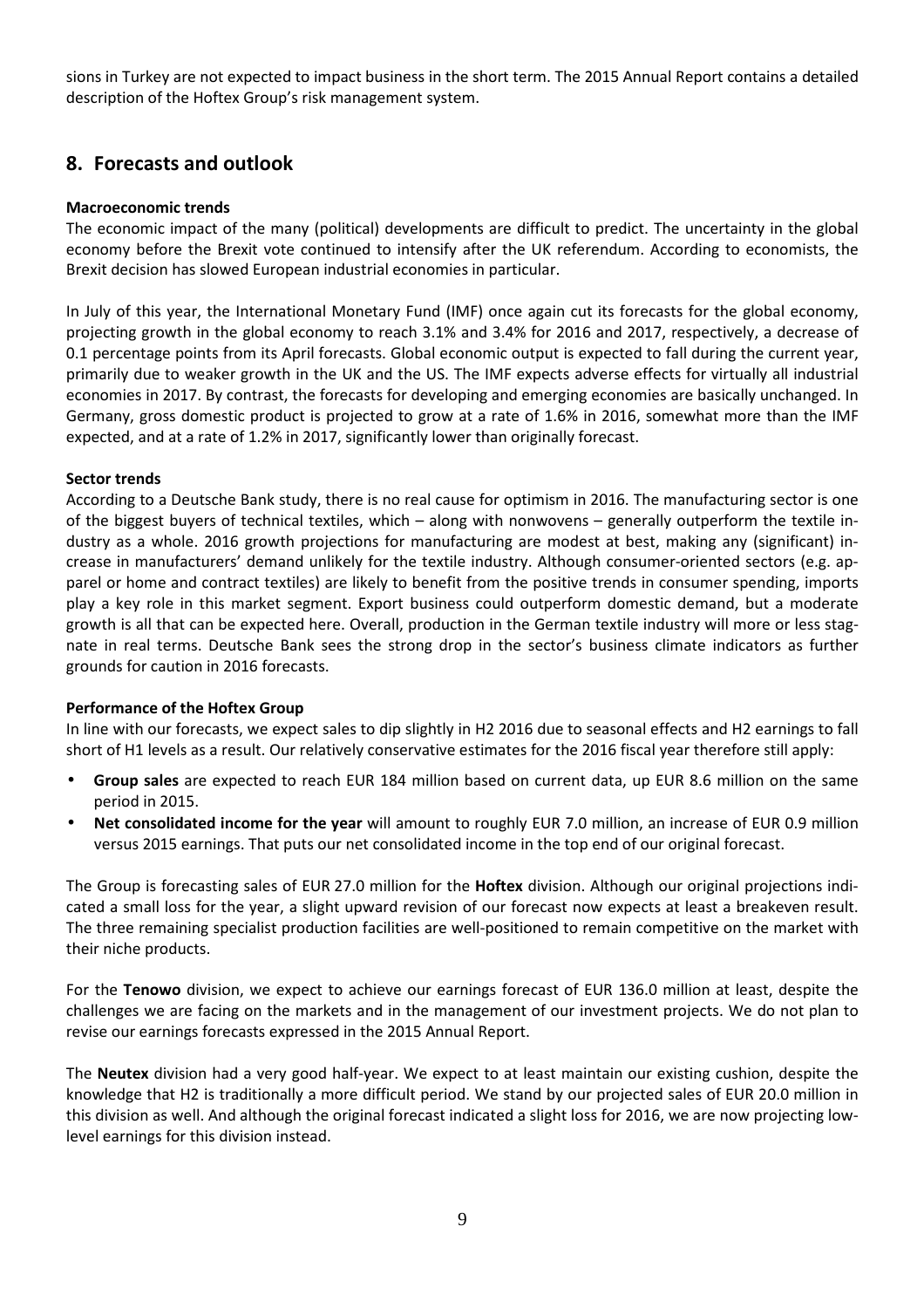We are optimistic about our **rental properties** in Hof-Moschendorf. After repurposing the existing building into a logistics center, we were able to rent out most of the space.

In conclusion, we are confident that we can achieve our goals despite the challenges ahead.

Hof, August 31, 2016

Hoftex Group AG

Klaus Steger Van den Burg van den Burg van den Burg (Chairman of the Management Board) (Member of the Management Board)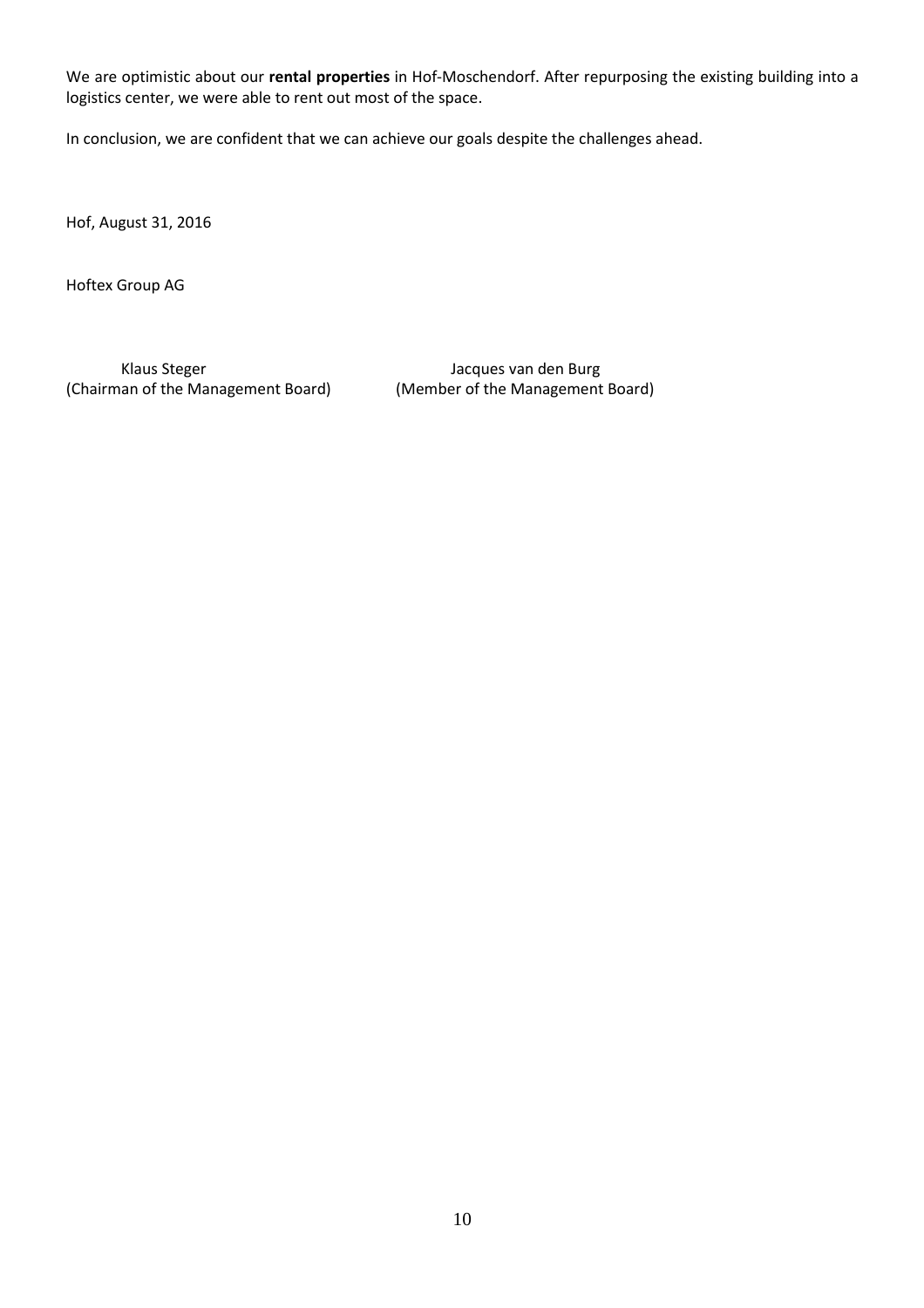# **HOFTEX GROUP AG Consolidated balance sheet as of June 30, 2016**

|                                                                             | June 30, 2016   | June 30, 2015   |
|-----------------------------------------------------------------------------|-----------------|-----------------|
| Assets in EUR thousands                                                     |                 |                 |
| <b>A. FIXED ASSETS</b>                                                      |                 |                 |
| Intangible fixed assets                                                     | 968             | 236             |
| Tangible fixed assets                                                       | 95.380          | 94.509          |
| Long-term financial assets                                                  | 7.268           | 7.240           |
|                                                                             | 103.616         | 101.985         |
| <b>B. CURRENT ASSETS</b>                                                    |                 |                 |
| Inventories                                                                 | 41.334          | 41.164          |
| Receivables and other assets                                                | 29.739          | 28.146          |
| Cash and cash equivalents                                                   | 11.328          | 4.837           |
|                                                                             | 82.401          | 74.147          |
| <b>C. PREPAID EXPENSES</b>                                                  | 915             | 1.328           |
| <b>D. DEFERRED TAX ASSETS</b>                                               | 1.321           | 1.309           |
| <b>Total assets</b>                                                         | 188.253         | 178.769         |
|                                                                             |                 |                 |
|                                                                             | June 30, 2016   | June 30, 2015   |
| Equity and liabilities in EUR thousand                                      |                 |                 |
|                                                                             |                 |                 |
| <b>A. EQUITY</b>                                                            |                 |                 |
| Subscribed capital                                                          | 13.920          | 13.920          |
| II. Capital reserves                                                        | 41.158          | 41.158          |
| III. Revenue reserves                                                       | 38.754<br>1.054 | 33.722<br>2.102 |
| IV. Change in equity from currency translation<br>V. Net accumulated losses | $-669$          | $-3.410$        |
|                                                                             | 94.217          | 87.492          |
|                                                                             |                 |                 |
| <b>B. DEFERRED INVESTMENT GRANTS AND</b>                                    |                 |                 |
| <b>SUBSIDIES</b>                                                            | 498             | 1.103           |
| <b>C. SHAREHOLDER LOANS</b>                                                 | 14.000          | 14.000          |
| <b>D. PROVISIONS</b>                                                        | 22.155          | 19.234          |
| <b>E. LIABILITIES</b>                                                       | 57.371          | 56.927          |
| <b>F. DEFERRED TAX LIABILITIES</b>                                          | 12              | 13              |
| <b>Total equity and liabilities</b>                                         | 188.253         | 178.769         |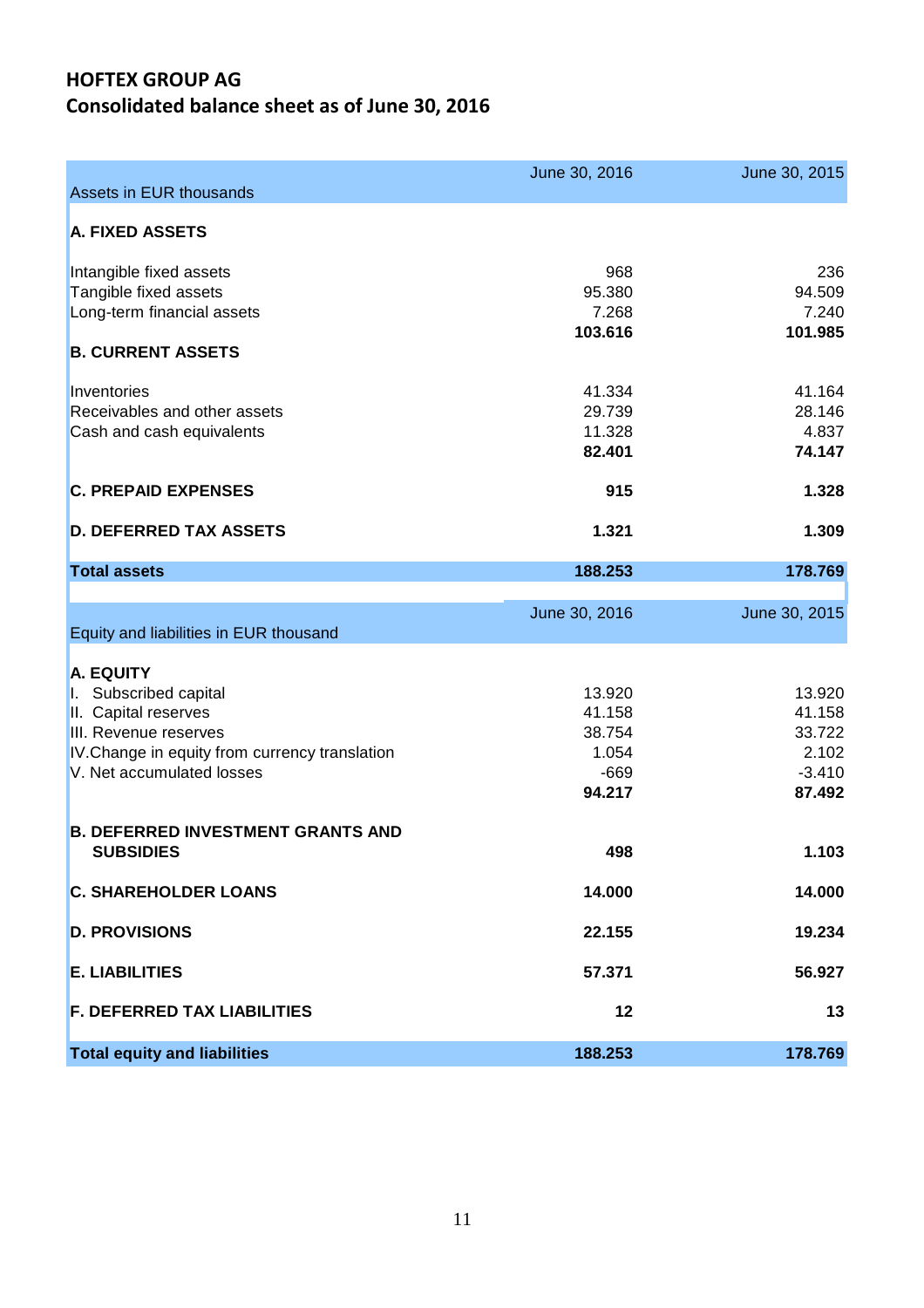# **HOFTEX GROUP AG Consolidated income statement**

| in EUR thousand                               | Jan. 1, 2016 to<br>June 30, 2016 | Jan. 1, 2015 to<br>June 30, 2015 |
|-----------------------------------------------|----------------------------------|----------------------------------|
|                                               |                                  |                                  |
| <b>Sales</b>                                  | 94.759                           | 89.674                           |
| Changes in inventory                          | 2.413                            | $-3.909$                         |
| <b>Gross revenue</b>                          | 97.172                           | 85.765                           |
| Other operating income                        | 1.485                            | 2.599                            |
| Cost of materials                             | $-47.991$                        | $-43.611$                        |
| <b>Gross profit</b>                           | 50.666                           | 44.753                           |
| Personnel expenses                            | $-22.640$                        | $-21.481$                        |
| Depreciation, amortization and write-downs    | $-6.164$                         | $-5.324$                         |
| Other operating expenses                      | $-15.449$                        | $-13.336$                        |
| <b>Operating result</b>                       | 6.413                            | 4.612                            |
| Net investment income                         | 154                              | $\Omega$                         |
| Net interest income                           | $-1.527$                         | $-1.051$                         |
| <b>Result from ordinary activities</b>        | 5.040                            | 3.561                            |
| Taxes on income                               | 78                               | $-338$                           |
| Other taxes                                   | -625                             | $-354$                           |
| <b>Consolidated net income for the period</b> | 4.493                            | 2.869                            |
| Result per share in EUR                       | 0,83                             | 0,53                             |
| Number of no-par value shares in circulation  | 5.444.800                        | 5.444.800                        |

# **HOFTEX GROUP AG**

# **Consolidated statement of changes in equity**

| in EUR thousand                                                       | Subscribed<br>capital | Capital<br>reserves | Revenue<br>reserves | Change in<br>equity from<br>currency<br>translation | Consolidated<br>net<br>accumulated<br>losses | Total            |
|-----------------------------------------------------------------------|-----------------------|---------------------|---------------------|-----------------------------------------------------|----------------------------------------------|------------------|
| Balance as of Jan.1, 2015<br>2014 dividend payment                    | 13.920                | 41.158              | 33.722              | -650                                                | $-5.462$<br>$-817$                           | 82.688<br>$-817$ |
| Foreign currency translation differences<br>Group result              |                       |                     |                     | 2.752                                               | 2.869                                        | 2.752<br>2.869   |
| Balance as of Jun.30,2015                                             | 13.920                | 41.158              | 33.722              | 2.102                                               | $-3.410$                                     | 87.492           |
| Balance as of Jan.1, 2016<br>Foreign currency translation differences | 13.920                | 41.158              | 38.754              | 796<br>258                                          | $-5.162$                                     | 89.466<br>258    |
| Group result<br>Balance as of Jun.30,2016                             | 13.920                | 41.158              | 38.754              | 1.054                                               | 4.493<br>-669                                | 4.493<br>94.217  |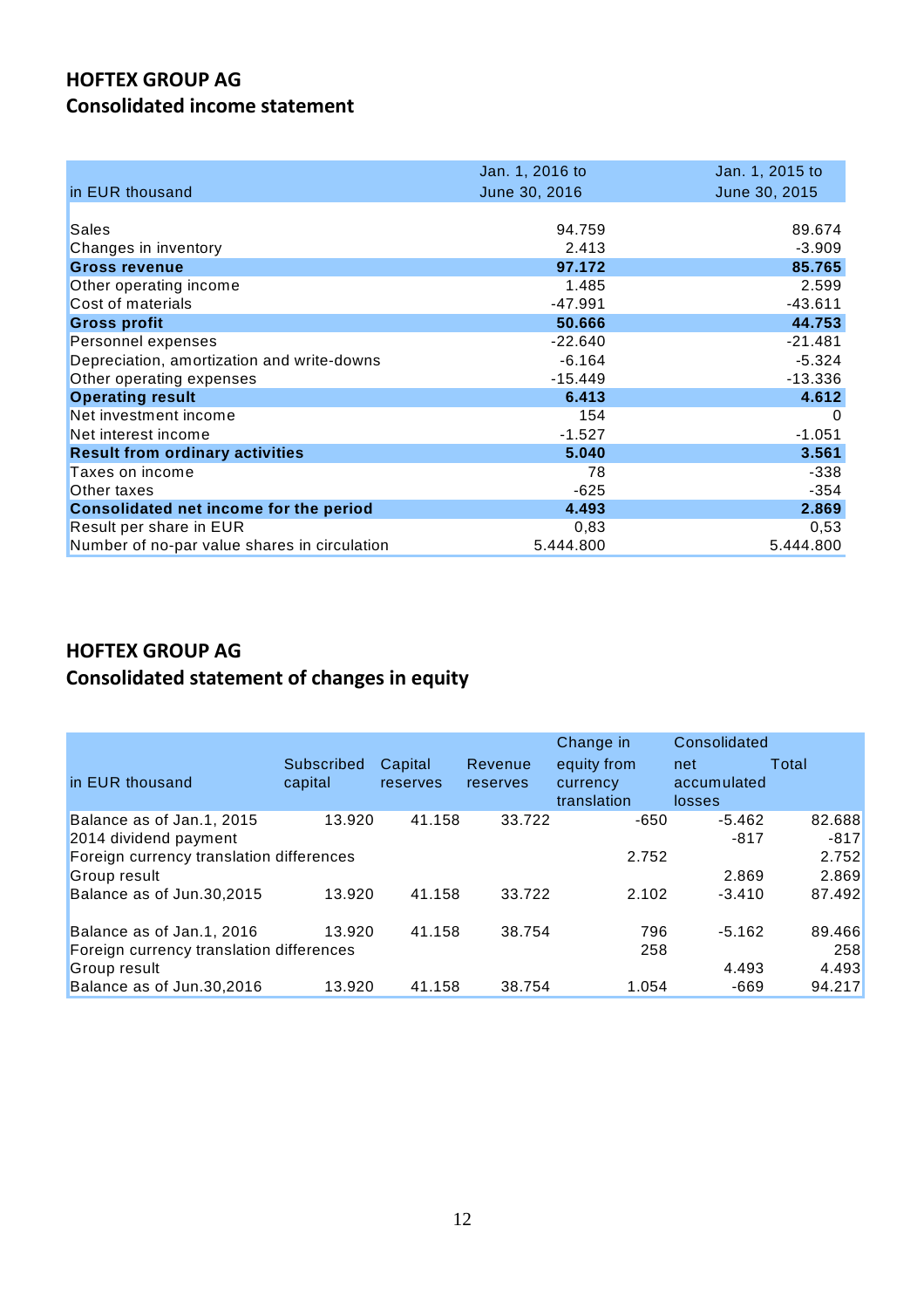## **HOFTEX GROUP AG Consolidated cash flow statement**

| in EUR thousand                                                    | Jan. 1, 2016 to<br>June 30, 2016 | Jan. 1, 2015 to<br>June 30, 2015 |
|--------------------------------------------------------------------|----------------------------------|----------------------------------|
| Consolidated net income for the year                               | 4.493                            | 2.869                            |
| -Loss on disposal of fixed assets                                  | $-117$                           | -408                             |
| +Depreciation, amortization and write-downs of fixed assets        | 6.164                            | 5.325                            |
| +/-Increase/decrease in deferred                                   |                                  |                                  |
| government grants                                                  | $-367$                           | $-367$                           |
| - Change in pension provisions                                     | 0                                | $-100$                           |
| <b>Cash flow</b>                                                   | 10.173                           | 7.319                            |
| +/ - other non-cash income and expenses                            | $-769$                           | $\Omega$                         |
| +/- Increase/decrease in inventories                               | $-3.723$                         | 1.087                            |
| -/+ Increase/decrease in receivables, prepaid expenses             |                                  |                                  |
| and other items                                                    | $-4.114$                         | $-5.207$                         |
| +/- Increase/decrease in liabilities and other provisions          |                                  |                                  |
| not attributable to financing activities                           | 5.986                            | 3.769                            |
| <b>Cash-flows from operating activities</b>                        | 7.553                            | 6.968                            |
|                                                                    |                                  |                                  |
| <b>Cash flows from investing activities</b>                        | $-6.016$                         | $-13.928$                        |
| <b>Cash flows from financing activities</b>                        | $-2.189$                         | $-3.770$                         |
|                                                                    |                                  |                                  |
| <b>Changes in cash and cash equivalents</b>                        | $-652$                           | $-10.730$                        |
| Cash and cash equivalents at the beginning of the reporting period | 11.980                           | 15.566                           |
| Cash and cash equivalents at the end of the reporting period       | 11.328                           | 4.836                            |